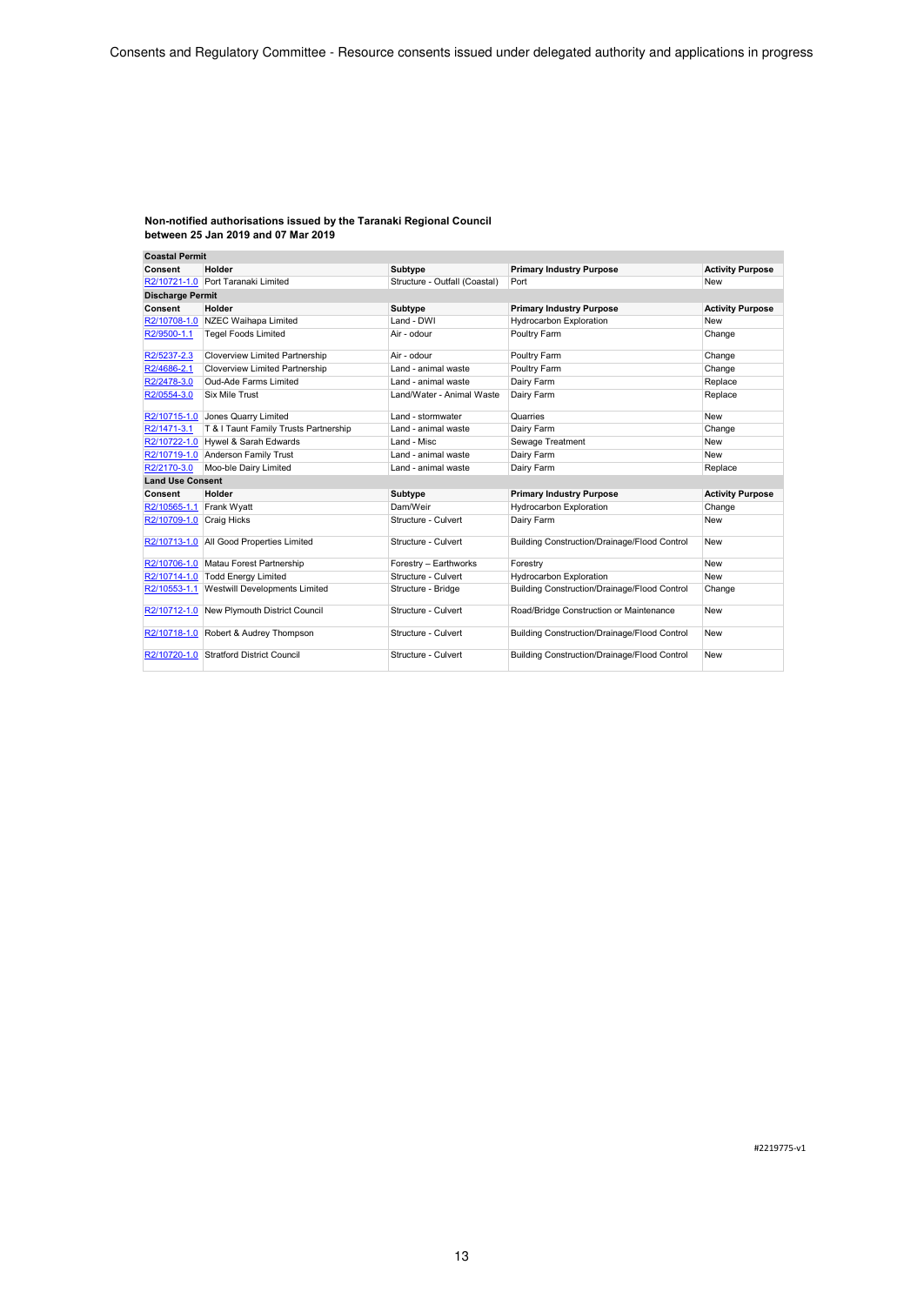| R2/10565-1.1                                               | Commencement Date: 29 Jan 2019                                             |
|------------------------------------------------------------|----------------------------------------------------------------------------|
| Frank Wyatt                                                | Expiry Date: 01 Jun 2033                                                   |
| PO Box 31, Urenui 4349                                     | Review Dates: June 2021, June 2027<br><b>Activity Class: Discretionary</b> |
| Location: Mangahewa-G wellsite, Otaraoa<br>Road, Tikorangi | <b>Application Purpose: Change</b>                                         |

To use an existing earth dam in an unnamed tributary of the Mangahewa Stream and to undertake remedial works to the inlet, outlet and spillway of the dam

Change of consent conditions to update the spillway design

| R <sub>2</sub> /10708-1.0<br>NZEC Waihapa Limited<br>PO Box 8440, New Plymouth 4342                                                                                                                                                                                          | Commencement Date: 29 Jan 2019<br>Expiry Date: 01 Jun 2034<br><b>Review Dates:</b> June annually<br><b>Activity Class: Discretionary</b> |  |
|------------------------------------------------------------------------------------------------------------------------------------------------------------------------------------------------------------------------------------------------------------------------------|------------------------------------------------------------------------------------------------------------------------------------------|--|
| <b>Location:</b> Toko-E wellsite, Standish Road,<br>Toko                                                                                                                                                                                                                     | <b>Application Purpose: New</b>                                                                                                          |  |
| To discharge produced water, well drilling fluids, well work over fluids, hydraulic<br>fracturing fluids and contaminated stormwater from hydrocarbon exploration and<br>production operations into the Tikorangi Limestone by deep well injection at the Toko-E<br>wellsite |                                                                                                                                          |  |
| $R2/10709-1.0$                                                                                                                                                                                                                                                               | <b>Commencement Date: 31 Jan 2019</b>                                                                                                    |  |
| Craig Hicks                                                                                                                                                                                                                                                                  | Expiry Date: $01$ Jun 2034                                                                                                               |  |
| 655 Beaconsfield Road, RD 24, Stratford 4394                                                                                                                                                                                                                                 | Review Dates: June 2022, June 2028<br><b>Activity Class: Discretionary</b>                                                               |  |

**Location:** 655 Beaconsfield Road, Stratford **Application Purpose:** New

To use a culvert in an unnamed tributary of the Kahouri Stream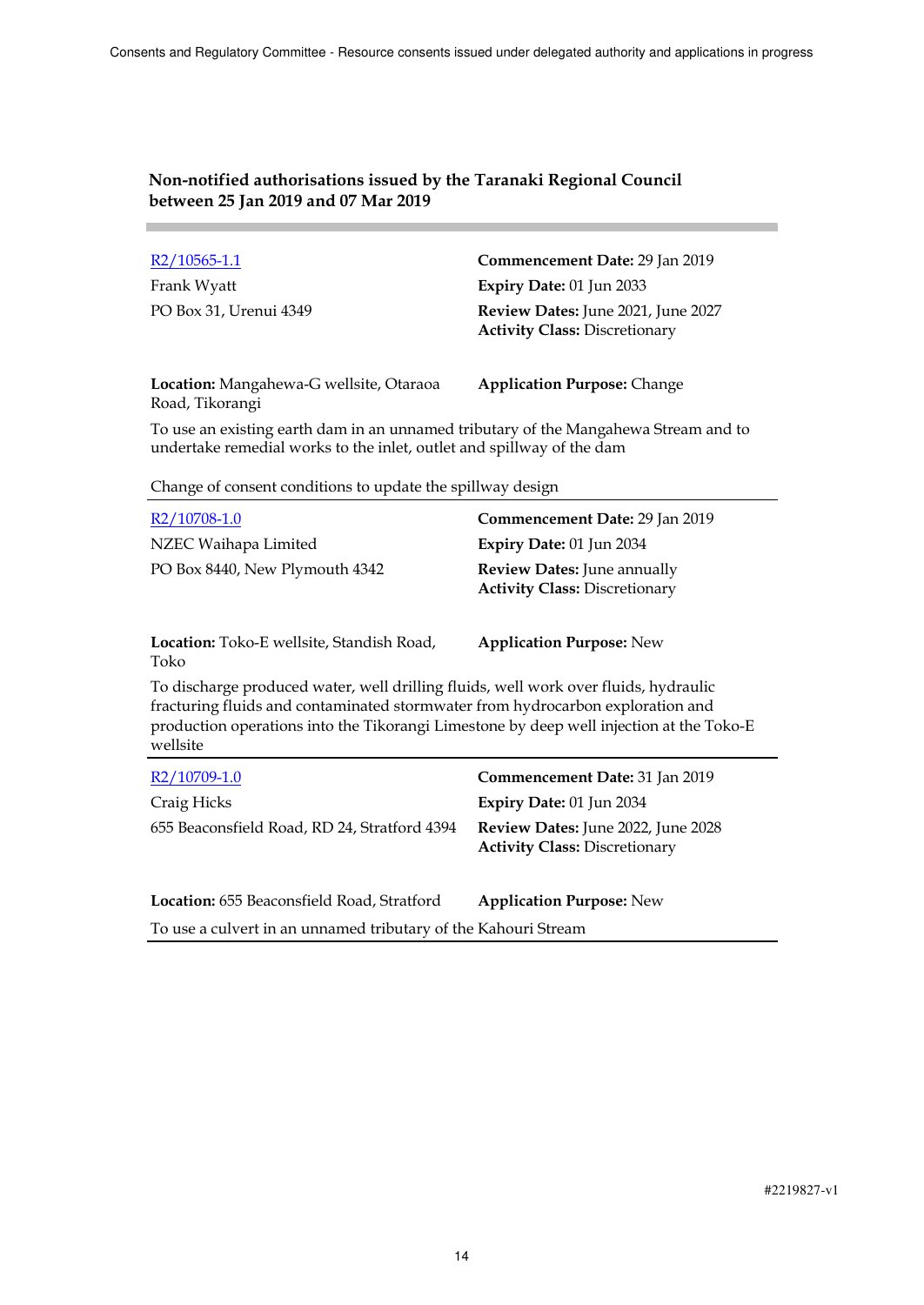| R2/9500-1.1                         | Commencement Date: 31 Jan 2019            |
|-------------------------------------|-------------------------------------------|
| Tegel Foods Limited                 | Expiry Date: $01$ Jun 2032                |
| Private Bag 2015, New Plymouth 4340 | <b>Review Dates:</b> June 2020, June 2026 |
|                                     | <b>Activity Class: Discretionary</b>      |

**Location:** 229 Kaipi Road, Egmont Village **Application Purpose:** Change

To discharge emissions into the air from a poultry farming operation and associated practices including waste management activities

Change of consent conditions to allow a new planting plan

| R2/5237-2.3                                 | Commencement Date: 01 Feb 2019                                         |
|---------------------------------------------|------------------------------------------------------------------------|
| Cloverview Limited Partnership              | Expiry Date: $01$ Jun 2026                                             |
| C/- Schur & Ireland, PO Box 45, Eltham 4353 | <b>Review Dates: June 2020</b><br><b>Activity Class: Discretionary</b> |

**Location:** 328 Paraite Road, New Plymouth **Application Purpose:** Change

To discharge emissions into the air from a poultry farming operation and associated practices including waste management activities

Change of consent conditions to increase the area used to intensely house poultry

| $R2/4686 - 2.1$                                | Commencement Date: 01 Feb 2019                                         |
|------------------------------------------------|------------------------------------------------------------------------|
| Cloverview Limited Partnership                 | Expiry Date: $01$ Jun 2026                                             |
| $C/$ - Schur & Ireland, PO Box 45, Eltham 4353 | <b>Review Dates:</b> June 2020<br><b>Activity Class: Discretionary</b> |

**Location:** 328 Paraite Road, New Plymouth **Application Purpose:** Change

To discharge washdown water from the cleaning of broiler chicken sheds onto and into land in the vicinity of an unnamed tributary of the Mangaoraka Stream in the Waiongana catchment

Change of conditions to remove discharge location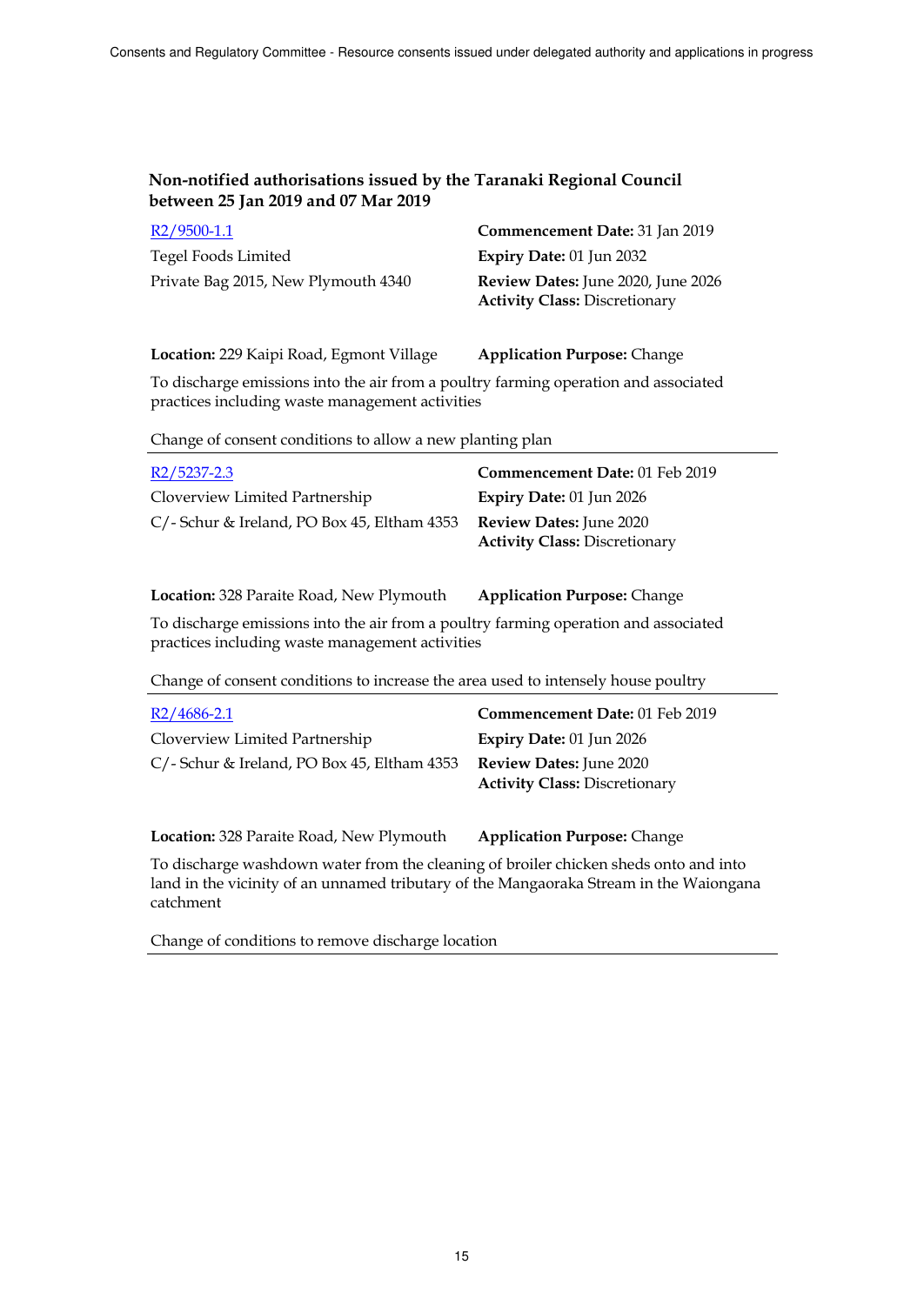| Non-notified authorisations issued by the Taranaki Regional Council |
|---------------------------------------------------------------------|
| between 25 Jan 2019 and 07 Mar 2019                                 |

| $R2/2478-3.0$                                                                                                                      | Commencement Date: 01 Feb 2019                                                        |  |
|------------------------------------------------------------------------------------------------------------------------------------|---------------------------------------------------------------------------------------|--|
| Oud-Ade Farms Limited                                                                                                              | Expiry Date: 01 Dec 2043                                                              |  |
| 451I Lower Pitone Road, RD 4, New Plymouth Review Dates: June 2025, June 2031,<br>4374                                             | June 2037                                                                             |  |
|                                                                                                                                    | <b>Activity Class: Controlled</b>                                                     |  |
| Location: 132 Tipoka Road, Rahotu                                                                                                  | <b>Application Purpose: Replace</b>                                                   |  |
| To discharge farm dairy effluent onto land                                                                                         |                                                                                       |  |
| R2/10713-1.0                                                                                                                       | Commencement Date: 05 Feb 2019                                                        |  |
| All Good Properties Limited                                                                                                        | Expiry Date: 01 Jun 2038                                                              |  |
| PO Box 35, Inglewood 4347                                                                                                          | Review Dates: June 2026, June 2032<br><b>Activity Class: Controlled</b>               |  |
| Location: 52 Miro Street, Inglewood                                                                                                | <b>Application Purpose: New</b>                                                       |  |
| To install a culvert in an unnamed tributary of the Waiongonaiti Stream, including the<br>associated disturbance of the stream bed |                                                                                       |  |
| $R2/10706-1.0$                                                                                                                     | Commencement Date: 07 Feb 2019                                                        |  |
| Matau Forest Partnership                                                                                                           | Expiry Date: 01 Jun 2027                                                              |  |
| C/- J Sanderson, 1961 South Road, RD 28,                                                                                           | Review Dates: June 2021                                                               |  |
| Hawera 4678                                                                                                                        | <b>Activity Class: Restricted discretionary</b>                                       |  |
| Location: Matua Road, Matua                                                                                                        | <b>Application Purpose: New</b>                                                       |  |
| To undertake earthworks relating to plantation forestry                                                                            |                                                                                       |  |
| $R2/0554-3.0$                                                                                                                      | Commencement Date: 12 Feb 2019                                                        |  |
| <b>Six Mile Trust</b>                                                                                                              | Expiry Date: 01 Dec 2042                                                              |  |
| Karl Mullin, 17 Kaweora Road, RD 32,<br>Opunake 4682                                                                               | Review Dates: June 2024, June 2030,<br>June 2036<br><b>Activity Class: Controlled</b> |  |
| Location: 17 Kaweora Road, Opunake                                                                                                 | <b>Application Purpose: Replace</b>                                                   |  |
| To disclosure from deign official ante land and contil 1 December 2021 efter together antique                                      |                                                                                       |  |

To discharge farm dairy effluent onto land and, until 1 December 2021 after treatment in an oxidation pond system and constructed drain, into an unnamed tributary of the Waiaua River if the land disposal area is unsuitable for effluent disposal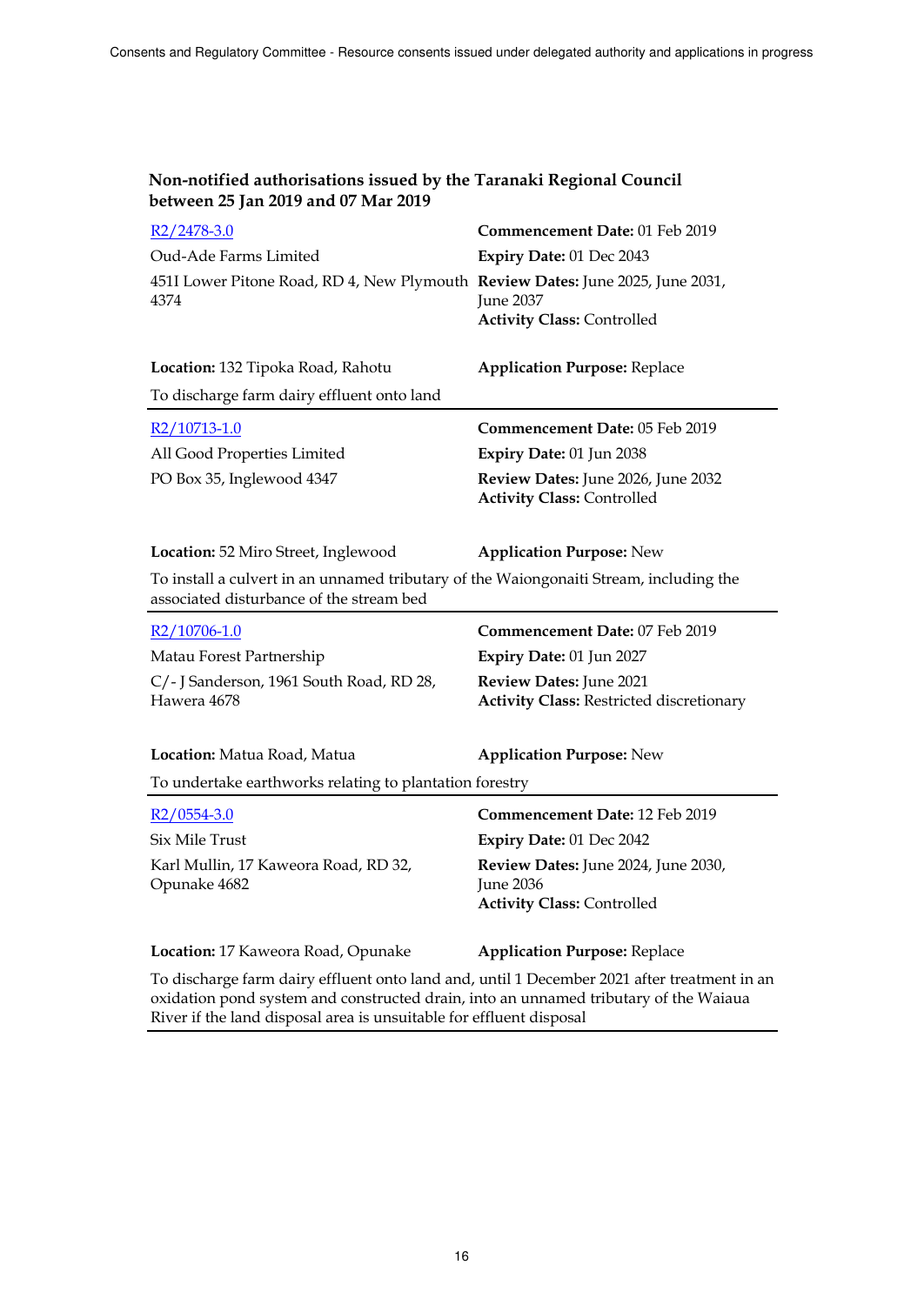| R2/10714-1.0                  | <b>Commencement Date: 13 Feb 2019</b>                                             |
|-------------------------------|-----------------------------------------------------------------------------------|
| Todd Energy Limited           | Expiry Date: $01$ Jun 2033                                                        |
| PO Box 802, New Plymouth 4340 | <b>Review Dates:</b> June 2021, June 2027<br><b>Activity Class: Discretionary</b> |

**Location:** Otaraoa Road, Tikorangi **Application Purpose:** New

To replace an existing culvert in an unnamed tributary of the Mangahewa Stream, including the associated disturbance of the stream bed

| R2/10553-1.1                   | Commencement Date: 13 Feb 2019                                             |
|--------------------------------|----------------------------------------------------------------------------|
| Westwill Developments Limited  | Expiry Date: $01$ Jun 2032                                                 |
| PO Box 8018, New Plymouth 4342 | Review Dates: June 2020, June 2026<br><b>Activity Class: Discretionary</b> |

| Location: 6 London Terrace, Welbourne | <b>Application Purpose: Change</b> |
|---------------------------------------|------------------------------------|
|---------------------------------------|------------------------------------|

To construct a new bridge over an unnamed tributary of the Te Henui Stream, including removal of an existing culvert, modification of an existing weir and the associated disturbance, regrading and realignment of the stream bed

Change of consent conditions to update the design of the bridge and associated rock riprap

| R2/10712-1.0                        | Commencement Date: 14 Feb 2019                                             |
|-------------------------------------|----------------------------------------------------------------------------|
| New Plymouth District Council       | Expiry Date: $01$ Jun 2033                                                 |
| Private Bag 2025, New Plymouth 4342 | Review Dates: June 2021, June 2027<br><b>Activity Class: Discretionary</b> |

**Location:** Road reserve, Wiri Road, Tarata **Application Purpose:** New

To install a culvert in an unnamed tributary of the Waitara River, including the associated disturbance of the stream bed

| $R2/10715-1.0$                                                                               | Commencement Date: 18 Feb 2019                                             |
|----------------------------------------------------------------------------------------------|----------------------------------------------------------------------------|
| Jones Quarry Limited                                                                         | Expiry Date: 01 Jun 2037                                                   |
| 29 Mahoetahi Road, RD 42, Waitara 4382                                                       | Review Dates: June 2025, June 2031<br><b>Activity Class: Discretionary</b> |
| Location: 78 Kekeua Road, Warea                                                              | <b>Application Purpose: New</b>                                            |
| To disclosure staggerize tog soutencies to disclude as dimenses and ante land from a second- |                                                                            |

To discharge stormwater contaminated with sediment onto and into land from a quarry site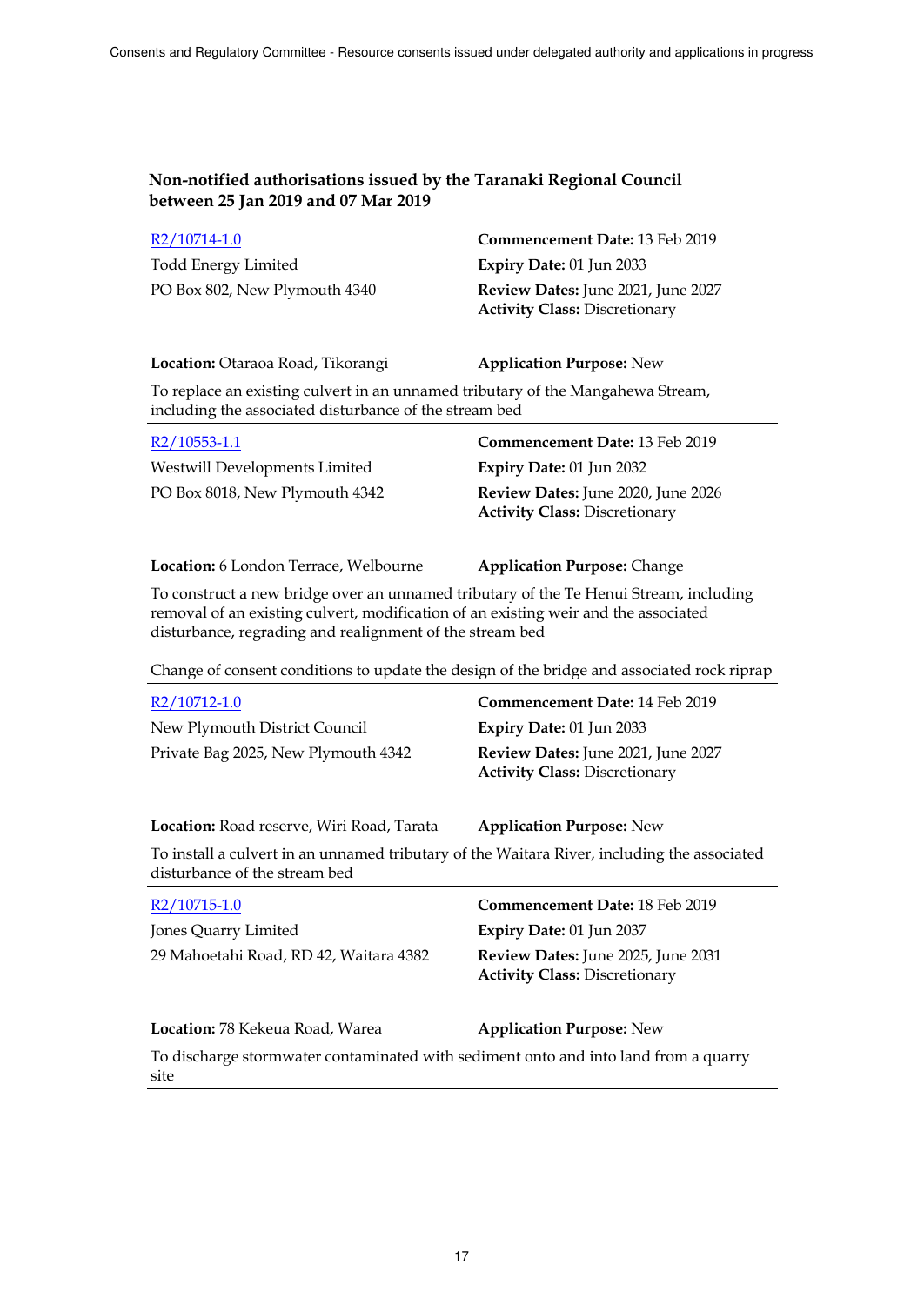| $R2/1471-3.1$<br>T & I Taunt Family Trusts Partnership<br>532 Rama Road, RD 28, Hawera 4678                                           | Commencement Date: 19 Feb 2019<br>Expiry Date: 01 Dec 2029<br>Review Dates: June 2023<br><b>Activity Class: Discretionary</b> |  |
|---------------------------------------------------------------------------------------------------------------------------------------|-------------------------------------------------------------------------------------------------------------------------------|--|
| Location: 532 Rama Road, Manaia                                                                                                       | <b>Application Purpose: Change</b>                                                                                            |  |
| To discharge farm dairy effluent onto land                                                                                            |                                                                                                                               |  |
| Change of conditions so the discharge is to land only                                                                                 |                                                                                                                               |  |
| $R2/10722-1.0$                                                                                                                        | <b>Commencement Date: 19 Feb 2019</b>                                                                                         |  |
| Hywel & Sarah Edwards                                                                                                                 | Expiry Date: 01 Jun 2038                                                                                                      |  |
| 213 Cowling Road, RD 2, New Plymouth 4371 Review Dates: June 2026, June 2032                                                          | <b>Activity Class: Discretionary</b>                                                                                          |  |
| Location: 213 Cowling Road, Hurdon                                                                                                    | <b>Application Purpose: New</b>                                                                                               |  |
| To discharge treated domestic wastewater onto land                                                                                    |                                                                                                                               |  |
| $R2/10718-1.0$                                                                                                                        | Commencement Date: 20 Feb 2019                                                                                                |  |
| Robert & Audrey Thompson                                                                                                              | Expiry Date: 01 Jun 2035                                                                                                      |  |
| 329 Pembroke Road, RD 21, Stratford 4391                                                                                              | Review Dates: June 2023, June 2029<br><b>Activity Class: Discretionary</b>                                                    |  |
| Location: 3872 Mountain Road, Stratford                                                                                               | <b>Application Purpose: New</b>                                                                                               |  |
| To install a culvert in an unnamed tributary of the Mangawharawhara Stream, including<br>the associated disturbance of the stream bed |                                                                                                                               |  |
| $R2/10720-1.0$                                                                                                                        | Commencement Date: 21 Feb 2019                                                                                                |  |
| <b>Stratford District Council</b>                                                                                                     | Expiry Date: 01 Jun 2034                                                                                                      |  |
| Chief Executive, PO Box 320, Stratford 4352                                                                                           | Review Dates: June 2022, June 2028<br><b>Activity Class: Discretionary</b>                                                    |  |
| Location: Road reserve, Beaconsfield Road,<br>Stratford                                                                               | <b>Application Purpose: New</b>                                                                                               |  |
| To replace a culvert in an unnamed tributary of the Kahouri Stream, including the<br>associated disturbance of the stream bed         |                                                                                                                               |  |